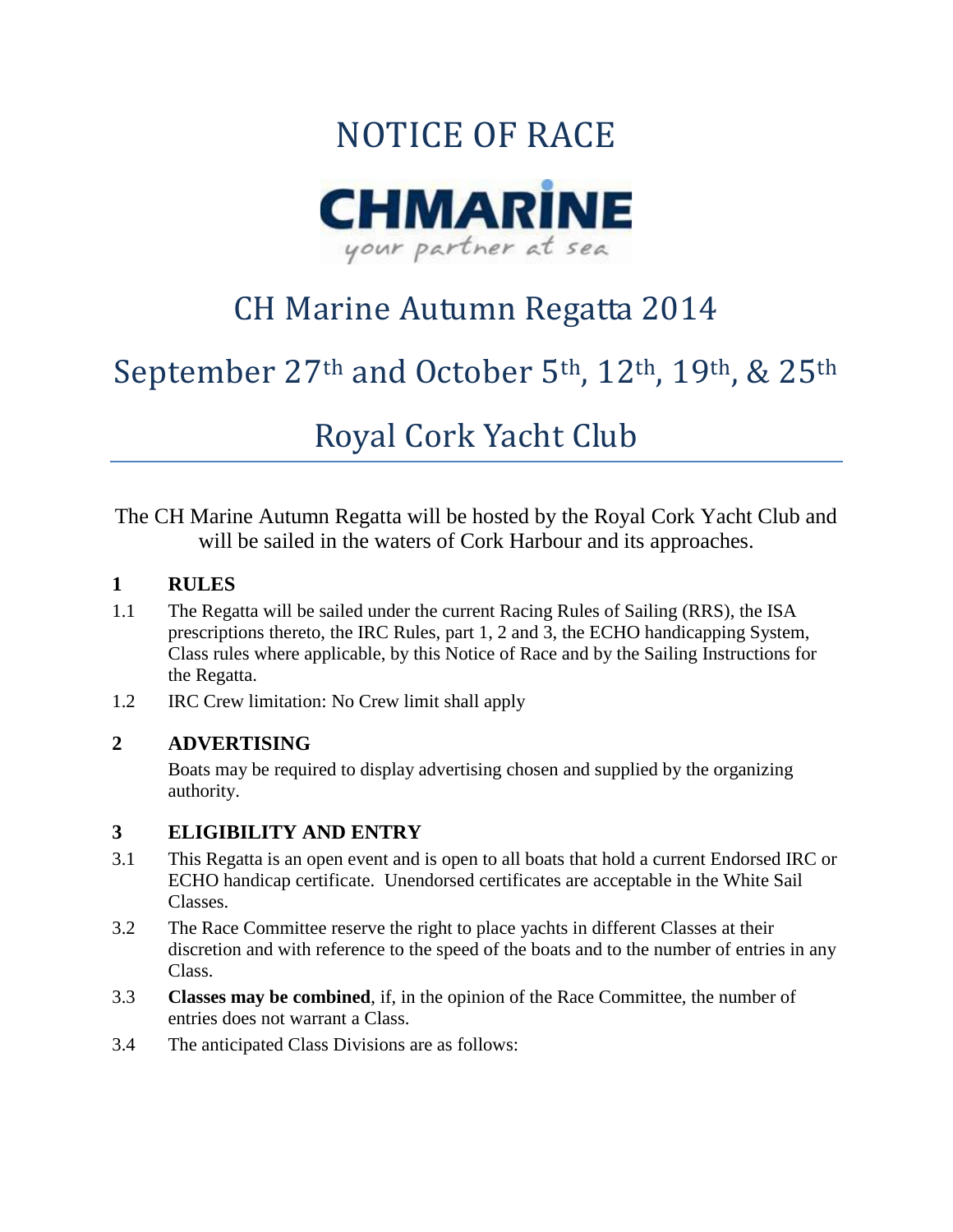| <b>Class</b> | <b>Class Flag</b> |  |  |  |  |
|--------------|-------------------|--|--|--|--|
|              |                   |  |  |  |  |
|              | Numeral Pennant 1 |  |  |  |  |
| 2            | Numeral Pennant 2 |  |  |  |  |
| 3            | Numeral Pennant 3 |  |  |  |  |
| 4            | Numeral Pennant 4 |  |  |  |  |
| 1720         | <b>ICFR</b>       |  |  |  |  |
| White Sail 1 | White Pennant and |  |  |  |  |
|              | Numeral Pennant 1 |  |  |  |  |
| White Sail 2 | White Pennant     |  |  |  |  |
|              | Numeral Pennant 2 |  |  |  |  |

- 3.5 The cut off date for validation of IRC certificates is Friday September  $26<sup>th</sup> 2014$ . Entries with validity dates after this will only be accepted at the discretion of the race committee.
- 3.6 Entry Forms must be received before Friday September  $26<sup>th</sup> 2014$ . Entry Forms will be available at the RCYC reception and on the RCYC website. [http://www.royalcork.com.](http://www.royalcork.com/)

#### **4 CLASSIFICATION**

All boats in Classes 1, 2, 3, 4 and White Sail 1 and 2 shall comply with the ISAF Special Regulations Governing Offshore Racing for Category 5 Races. Sports boats and other one design classes shall comply with their Class rules.

#### **5 FEES**

The entry fee for this Regatta shall be  $\epsilon$ 75. Cheques should be made payable to Royal Cork Yacht Club.

#### **6 SCHEDULE**

- 6.1 Dates of Racing: First Gun Race 1 each day Saturday September 27<sup>th</sup> 2014 11:55hrs Sunday October 5<sup>th</sup> 2014 11:55hrs Sunday October  $12^{th}$  2014 11:55hrs Sunday October 19th 2014 11:55hrs Saturday October 25<sup>th</sup> 2014 11:55hrs
- 6.2 Number of Races: a maximum of 2 races per day are scheduled for the Regatta.

#### **7 RATING CERTIFICATES**

Endorsed IRC and/or ECHO rating certificates are required in Classes 1, 2, 3, and 4. Unendorsed certificates are acceptable in the White Sail Classes.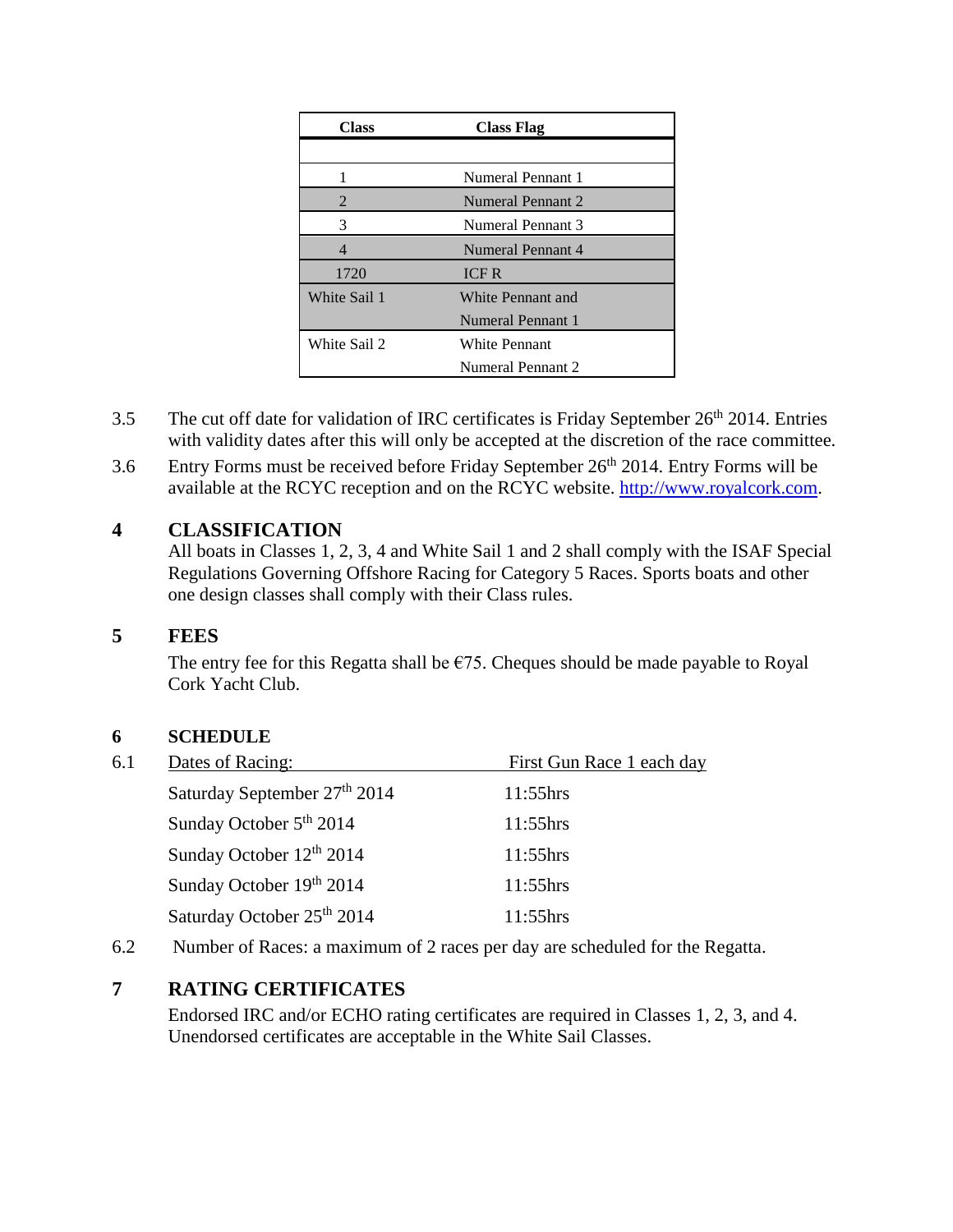#### **8 SAILING INSTRUCTIONS**

The Sailing Instructions will be available after 0900 hrs on September  $22<sup>rd</sup> 2014$  at RCYC Reception and on [www.royalcork.com.](file:///C:/Documents%20and%20Settings/miriam/Local%20Settings/Sailing%202012/www.royalcork.com)

#### **9 SCORING**

- 9.1 The Low Point System of Appendix A will apply.
- 9.2 3 races are required to be completed to constitute a series.
- 9.3 (a) When fewer than 5 races have been completed, a boat's series score will be the total of her race scores.
	- (b) When from 5 to 10 races have been completed, a boat's series score will be the total of her race scores excluding her worst score.
- 9.4 A boat's combined score each day will be used as the basis for daily prizes throughout the Regatta.
- 9.5 All races of the Regatta will be scored as part of the SCORA league.

#### **10 BERTHING**

Subject to availability, complimentary berths or swinging moorings will be provided to visiting boats to Crosshaven from Friday September  $19<sup>th</sup>$  2014 to Monday October  $27<sup>th</sup>$ 2014. For berthing arrangements please contact the Mark Ring at the RCYC office +353 21 4831023.

#### **11 PRIZES**

- 11.1 Overall prizes will be awarded as follows:  $1<sup>st</sup>$  and  $2<sup>nd</sup>$  in each Class.
- 11.2 Final prize giving for the Regatta will take place at the prize giving gala dinner on Saturday October 25<sup>th</sup>.
- 11.3 Prizes may be awarded to certain groupings of boat types if numbers exceed 3 boats racing together in the same Class. For example, a prize may be awarded to the  $1<sup>st</sup>$  placed Impala OD, J24, Sigma 33, X332, or Quarter Tonner.
- 11.4 Daily prizes will be awarded as soon as possible after racing each day. Daily prizes will be given on a one boat - one prize basis.

#### **12 DISCLAIMER OF LIABILITY**

The Safety of a boat and her entire management including insurance shall be the sole responsibility of the owner/competitor racing the boat. He/She must ensure that the boat and her crew are adequate to face the conditions that may arise in the course of the Regatta. Neither the establishment of the required safety regulations nor the inspection of any boat in any way limits or reduces the absolute responsibility of the owner/competitor for their crew, boat and the management thereof.

#### **13 INSURANCE**

It is the duty of each boat owner to have his boat adequately insured against any risk, including civil responsibility to third parties and to ensure that such insurance remains valid for the entirety of the Regatta.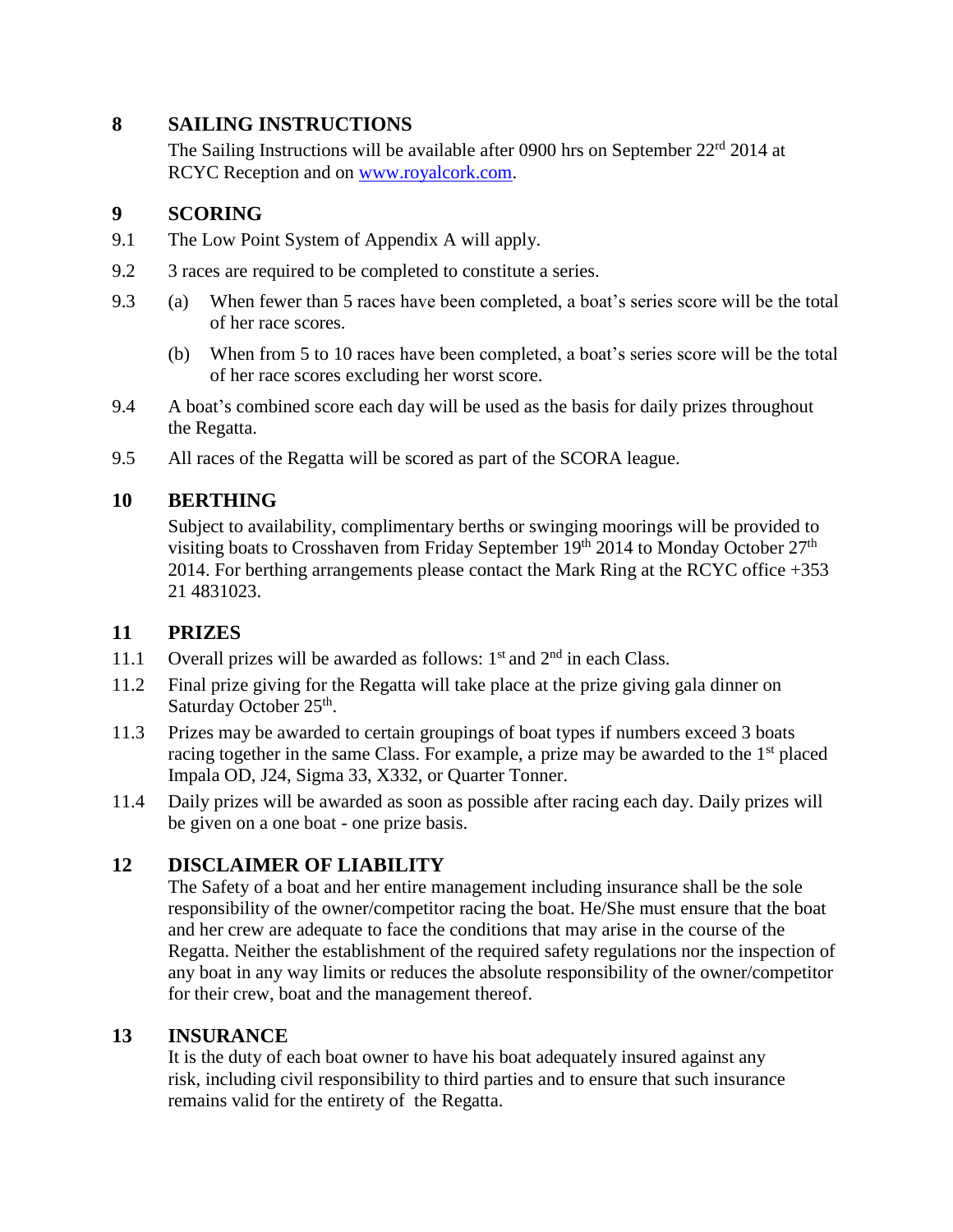### **14 FURTHER INFORMATION**

For further information please contact Regatta Secretary. E-mail: [keelboats@royalcork.com](mailto:keelboats@royalcork.com)